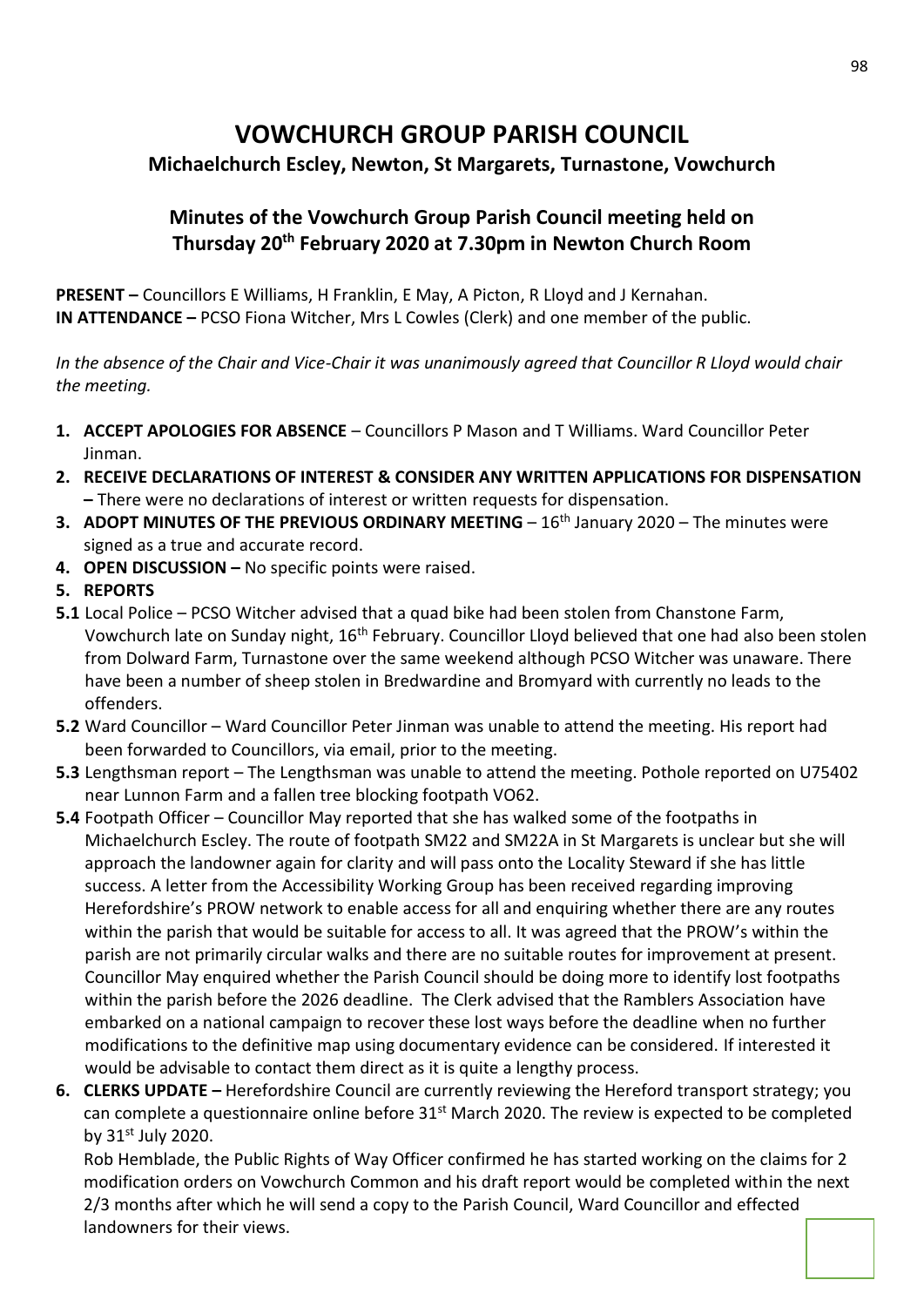Planning Application 194348 at The Old School, Vowchurch has been granted.

There is a flooding support grant available of £500 for eligible households and £2500 for small/medium size businesses effected by the recent floods along with council tax and business rate relief. More information is available on the Herefordshire Council website.

The B4348 from Poston Mill to Stone Street, Vowchurch and B4347 from B4348 to Morehampton Park Farm, Vowchurch (junction) will be closed on Monday23rd March and Tuesday 24<sup>th</sup> March. Mr Neil Lewis the Footpath Officer has made the Clerk aware that there has been a further complaint made directly to the police regarding dogs at Stockley Hill Farm.

#### **7. CONSIDER PLANNING**

### **7.1 PLANNING PERMISSION GRANTED**

**Site:** Turnastone Court, Vowchurch, Herefordshire. HR2 0RA

**Description:** Variation of condition 2 ref 102245/F (Conversion of traditional farm buildings to educational facilities with retail space & administrative office, short-term letting accommodation, replacement farm-dwelling, part change of use to B1, farm storage & new access drive.) – internal amendments.

**Application No:** 192262 **Grid Ref:** 335846:236462

### **7.2 LISTED BUILDING CONSENT GRANTED**

**Site:** Turnastone Court, Vowchurch, Herefordshire. HR2 0RA

**Description:** Proposed application to vary the internal layout, change the fenestration on the North elevation and to erect a new attached lean-to extension for a plant room and equipment store.

### **Application No:** 194285 **Grid Ref:** 335846:236463

The correspondence from a local resident regarding this application was noted and the Parish Council agreed they have no additional comments to the response sent via email on  $10^{th}$  February 2020.

### **8. FINANCE**

8.1 Confirmation of bank balance - £13,189.77 Statement Sheet No. 141 issued 17<sup>th</sup> January 2020. Receipts – None

- **8.2** Payment to Mrs Linda Cowles for January 2020 Clerk's hours and £17.35 plus VAT for paper **Payment agreed.**
- **8.3** Payment to Mr T Griffiths, invoice no. TGC0979 for roads account December 2019 (1) of £364.00 plus VAT and invoice no. TGC0982 for roads account December 2019 (2) of £364.00 plus VAT – **Payment agreed.**
- **8.4** Payment to Herefordshire Association of Local Councils for 2020 2021 affiliation and subscription fees of £479.01 plus VAT – **Payment agreed.**
- **8.5** Payment to Information Commissioner's Office for Data Protection 2020/21 of £40.00 **Payment agreed.**
- **9. CODE OF CONDUCT –** Councillor Kernahan advised that he has had a Code of Conduct complaint made against him but at this time could not comment any further until the appeal period had ended. Therefore, he requested that this item be included again on the March agenda.
- **10. ROADS –** As requested by the Parish Council the Clerk had contacted Ward Councillor Peter Jinman regarding additional funding for drainage works. He has confirmed in his monthly report that additional funds relating to drainage will be available and can be applied for in early March. The Clerk has also contacted the Locality Steward regarding certification to allow landowners to clear ditches whilst on the road. He has confirmed that to ditch properly landowners or their contractors should have a Street Works Qualification which comes with an identity card. They should also apply for a permit/licence obtained from the NRSWA TEAM or BBLP. He confirmed that ditches which are owned by the landowner should be kept clear by them. Councillors queried whether Riperian Ownership is legally correct and how far would Balfour Beatty go to enforce this? It was noted that it has been really wet since September when many leaves etc have fallen into ditches which is causing problems along with